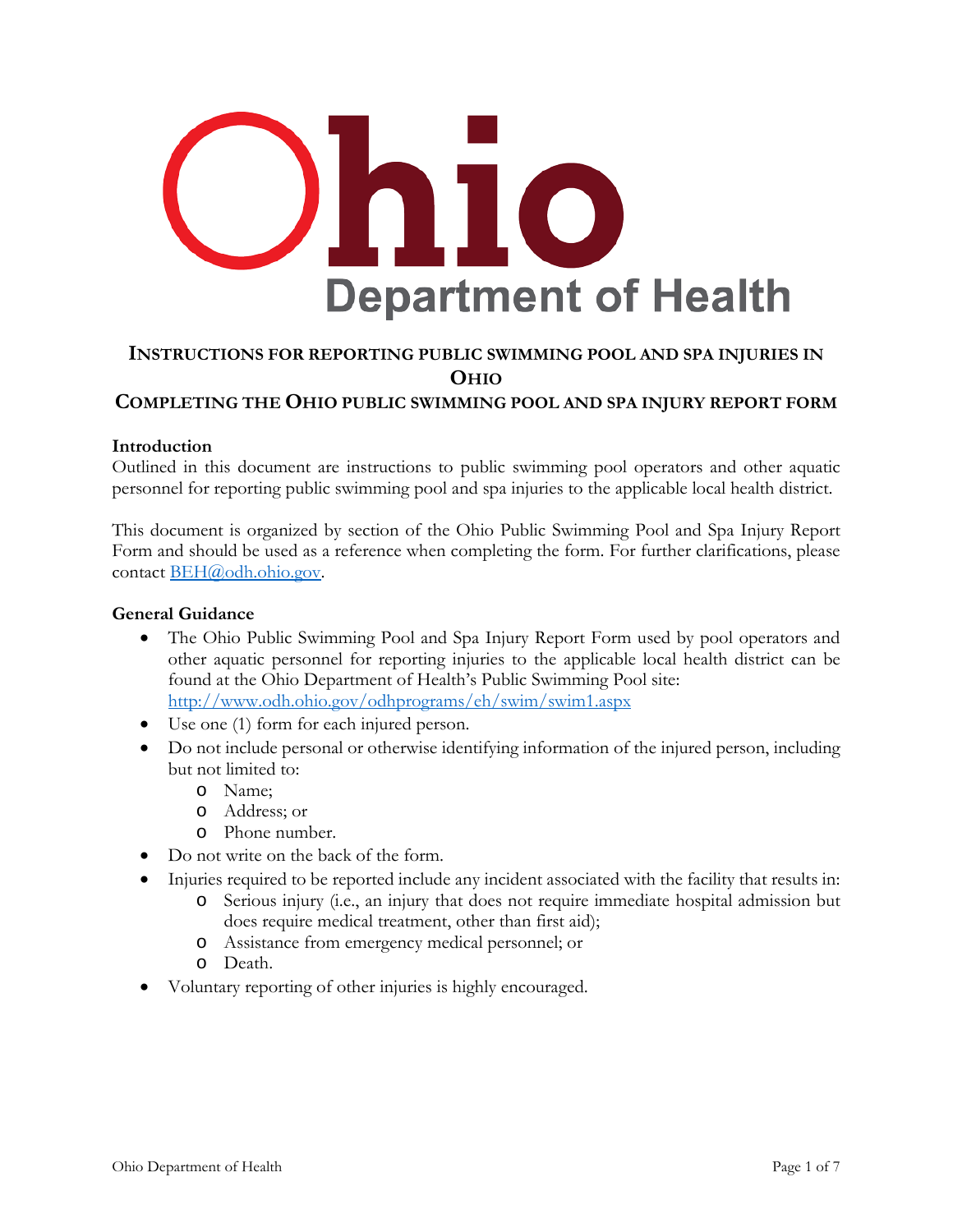# **Completing the Ohio Public Pool and Spa Injury Report Form**

Begin with a new, blank copy of the Ohio Public Pool and Spa Injury Report Form.

# **Description of the Injured Person**

In this section, information about the age, sex, race/ethnicity, and county or state of residence of the injured person is collected. This information is used to characterize those that may be at increased risk of injury.

- **Age**
	- o Record as a whole number the age in years of the injured person.
	- o For age less than 1 year, record 0.
- **Sex**
	- o Select the sex of the injured person.
- **Ohio County of Residence**
	- o Record the Ohio county in which the injured person lives.
	- o If not an Ohio resident, record the state in which the injured person lives.
- **Race/Ethnicity**
	- o Select the option the injured person self-identifies as.
	- o If the injured person self-identifies as more than one of the options listed, select all that apply.
	- o If the injured person's response is not listed, select **Other** and record in the space provided the injured person's response.

#### • **The injured person was a**

- o Select the category that best matches the injured person.
- o A patron is defined as a customer of the facility (e.g., a swimmer at a public pool); a resident is defined as someone that lives where the facility is located (i.e., a resident of an apartment complex swimming in the apartment complex pool).
- o If the category that best matches the injured person is not listed, select **Other** and record in the space provided for that category.

#### **Description of the Incident**

In this section, detailed information about an incident is collected, including its timing, how it happened, and what actions were taken after the incident occurred. This information is used to understand the circumstances of the incident, and how it may be prevented in the future.

- **Date**
	- o Record the date the incident occurred.
	- o Record date in the format MM/DD/YY.
- **Time**
	- o Record the time of day the incident occurred.
	- o Record the time in standard format, (i.e., 2:30 instead of 14:30), indicating AM or PM.
- **Was pool/spa open at time of incident?**
	- o Select yes or no to indicate whether the incident occurred during the posted operating hours of the facility.
- **If no, was enclosure secured**?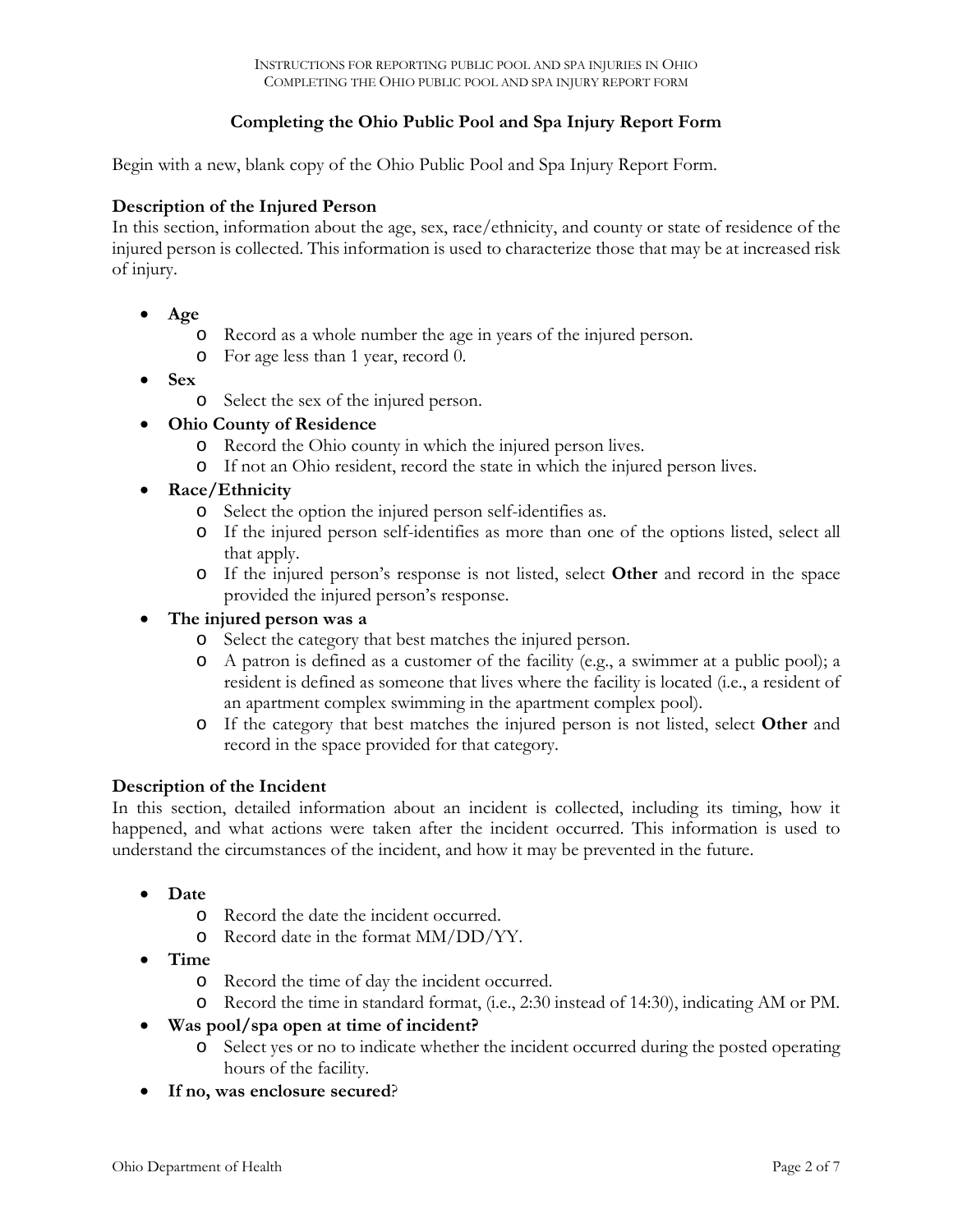- o If the pool or spa was open at the time of the incident, select  $N/A$ .
- o If the pool or spa was closed at the time of the incident, select yes or no to indicate whether the enclosure was secured when the incident occurred.

# • **Were lifeguards present**?

- $\circ$  Select N/A if the facility is unguarded.
- o Select yes or no to indicate whether lifeguards were present when the incident occurred.

# • **If yes, how many lifeguards were present?**

o If lifeguards were present, enter the number of lifeguards present when the incident occurred; otherwise leave blank.

## • **Were witnesses present?**

o Select yes or no to indicate whether witnesses were present when the incident occurred.

## • **If yes, how many witnesses were present?**

o If witnesses were present, enter the number of witnesses present when the incident occurred; otherwise leave blank.

## • **Water depth of incident**

- o Record the depth, in feet and inches, of the water in which the incident occurred.
- o If the incident did not occur in water, or occurred at a spray ground or splash pad, select N/A.

#### • **Incident setting**

o Select indoor or outdoor to indicate the setting in which the incident occurred (i.e., if the facility has an outdoor main pool and the incident occurred at the indoor spa, select indoor).

# • **Location of incident**

- o Select the option that best matches the location or water feature where the incident occurred;
- o If more than one, select all that apply.
- o If the incident occurred in, at, or on a location or water feature not listed, select **Other**  and enter the location or water feature where the incident occurred.

#### • **Rescue equipment used**

- o Select the option that best matches the rescue equipment used when the incident occurred.
- o If more than one, select all that apply.
- o If the rescue equipment used when the incident occurred is not listed, select **Other** and enter in the space provided the rescue equipment used.
- o If rescue equipment was not used, select N/A.

# • **Describe the incident**

- o Describe the incident with specific details, especially those not otherwise captured on the report form.
- o The incident description should provide as much as detail as possible, for example: "The injured person slipped along the edge of the pool, hit head, fell in, and struggled to get to the surface. The lifeguard performed a water rescue to bring the injured person back to the surface." An example that needs more detail is: "Hit head, performed water rescue."
- o Attach additional sheets as necessary.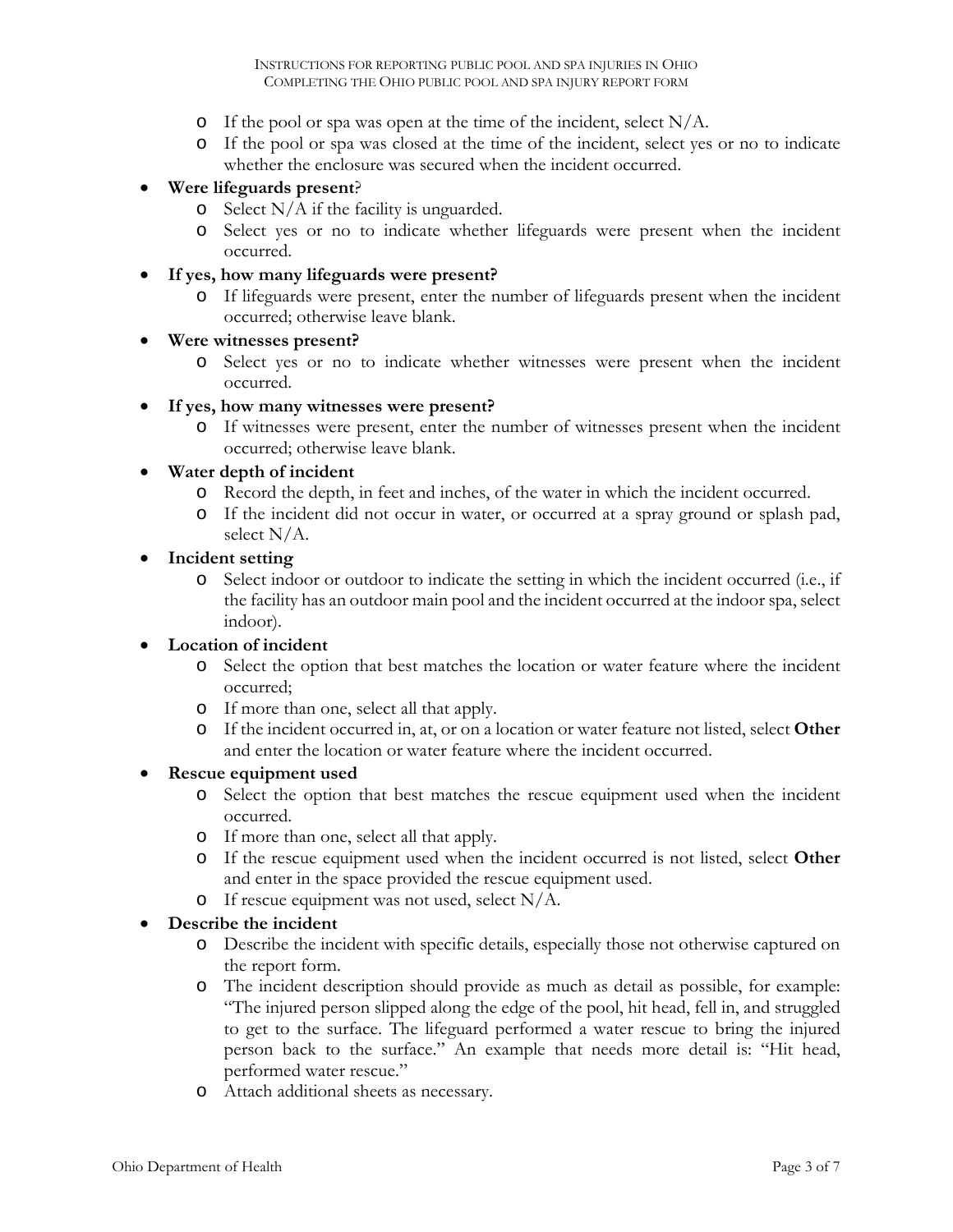# **Description of the Injury**

In this section, detailed information about the injury is collected to identify risk factors for drowning and other pool-related incidents. Describing the area of the body injured helps to characterize injuries sustained.

# • **Type of injury**

- o Select the option that best describes the injury sustained.
- o If more than one, select all that apply.
- o The following standardized definitions are provided for guidance.
	- **Bump/Bruise**: a wound resulting in a raised area of the skin or skin discoloration.
	- **Burn**: an injury to the skin caused by heat, chemicals, friction or electricity.
	- **Cut**: a break in the surface of the skin that may extend into the muscle tissue below.
	- **Dislocation:** an injury in which the bones in a joint are forced out of their usual positions.
	- **Drowning (Fatal)**: respiratory impairment from submersion in liquid followed by rapid death or death within 24 hours of the incident.
	- **Drowning (Non-fatal)**: respiratory impairment from submersion in liquid with permanent or nonpermanent injury.
	- **Fracture**: a broken bone.
	- **Puncture:** a wound caused by an object piercing the skin.
	- **Scrape**: a skin wound that rubs or tears off skin.
	- **Spinal**: an injury to the spinal cord that results in lost or impaired functioning.
	- **Sprain**: an injury to a ligament (tissue that connects two or more bones at a joint).
- o If the injury sustained is not listed, select **Other** and record in the space provided the injury.
- **Area injured**
	- o Select the option that best describes the area of the body injured.
	- o If more than one, select all that apply.
	- o If the area of the body injured is not listed, select **Other** and record in the space provided the area injured.

# **Results of the Incident**

In this section, information regarding the outcome of the incident is collected. Collecting information about the actions taken during and after a pool-related incident can be used to characterize life saving measures and ways to prevent serious injuries in the future.

- **Was EMS called?**
	- o Select yes or no to indicate whether emergency medical services were called.
- **Was injured person transported to a medical facility?**
	- o Select yes or no to indicate whether the injured person was transported to a medical facility.
- **Was the injured person immobilized?**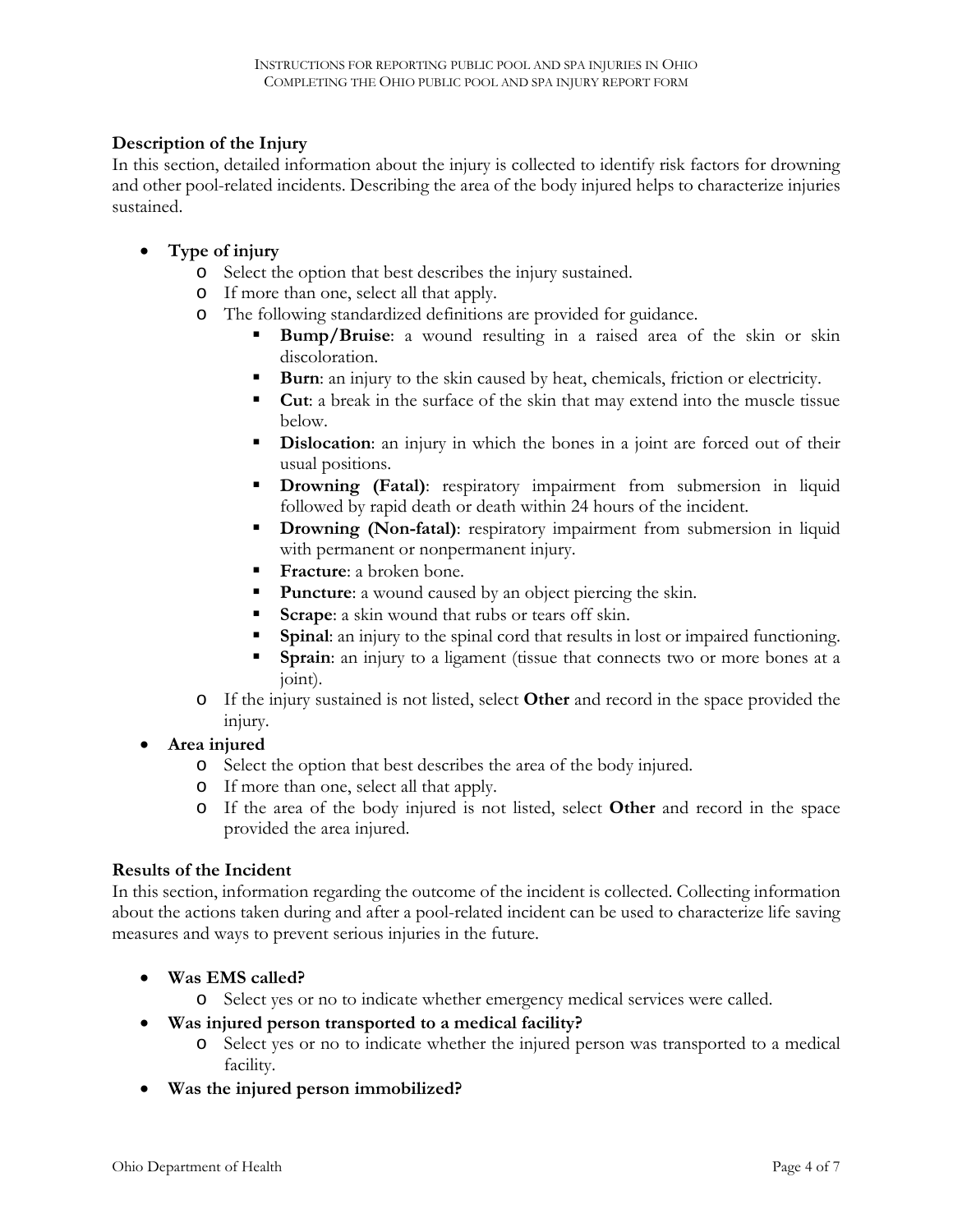o Select yes or no to indicate whether the injured person was immobilized.

# • **Was oxygen supplied to the injured person?**

- o Select yes or no to indicate whether the injured person was supplied oxygen.
- **Was an AED Device used?**
	- o Select yes or no to indicate whether an automated external defibrillator device was used on the injured person.

#### • **Was a water rescue performed?**

- o Select yes or no to indicate whether a water rescue was performed for the injured person.
- **Was rescue breathing/resuscitation required?**
	- o Select yes or no to indicate whether rescue breathing or resuscitation was performed on the injured person.
- **Did staff offer or provide care or first-aid?**
	- o Select yes or no to indicate whether facility staff offered or provided care or first-aid to the injured person.

## • **Did injured person/guardian refuse care or first-aid?**

- o Select yes or no to indicate whether the injured person or their guardian refused care or first-aid.
- **Did injured person return to water activity?**
	- o Select yes or no to indicate whether the injured person returned to water activity.

## **Facility Identification**

In this section, general information about the facility where the incident occurred is collected.

- **Facility name**
	- o Record the full name of the facility where the injury occurred.
	- o Provide the specific name of the pool, if applicable.
- **Facility address**
	- o Record the full address, including street name and number where the incident occurred.
- **City**
	- o Record the city where the facility is located.
- **Zip**
	- o Record the zip code where is located the facility.
- **Phone**
	- o Record the phone number, including area code, for the facility.
- **Facility type**
	- o Select the facility type that best describes the facility at which the injury occurred.
	- o If the facility type that best describes the facility is not listed, select **Other** and enter the facility type.

#### **Form Completed By**

In this section, contact information for the public swimming pool operator or other aquatic personnel completing the form is collected should clarification or follow up be required.

• **Name**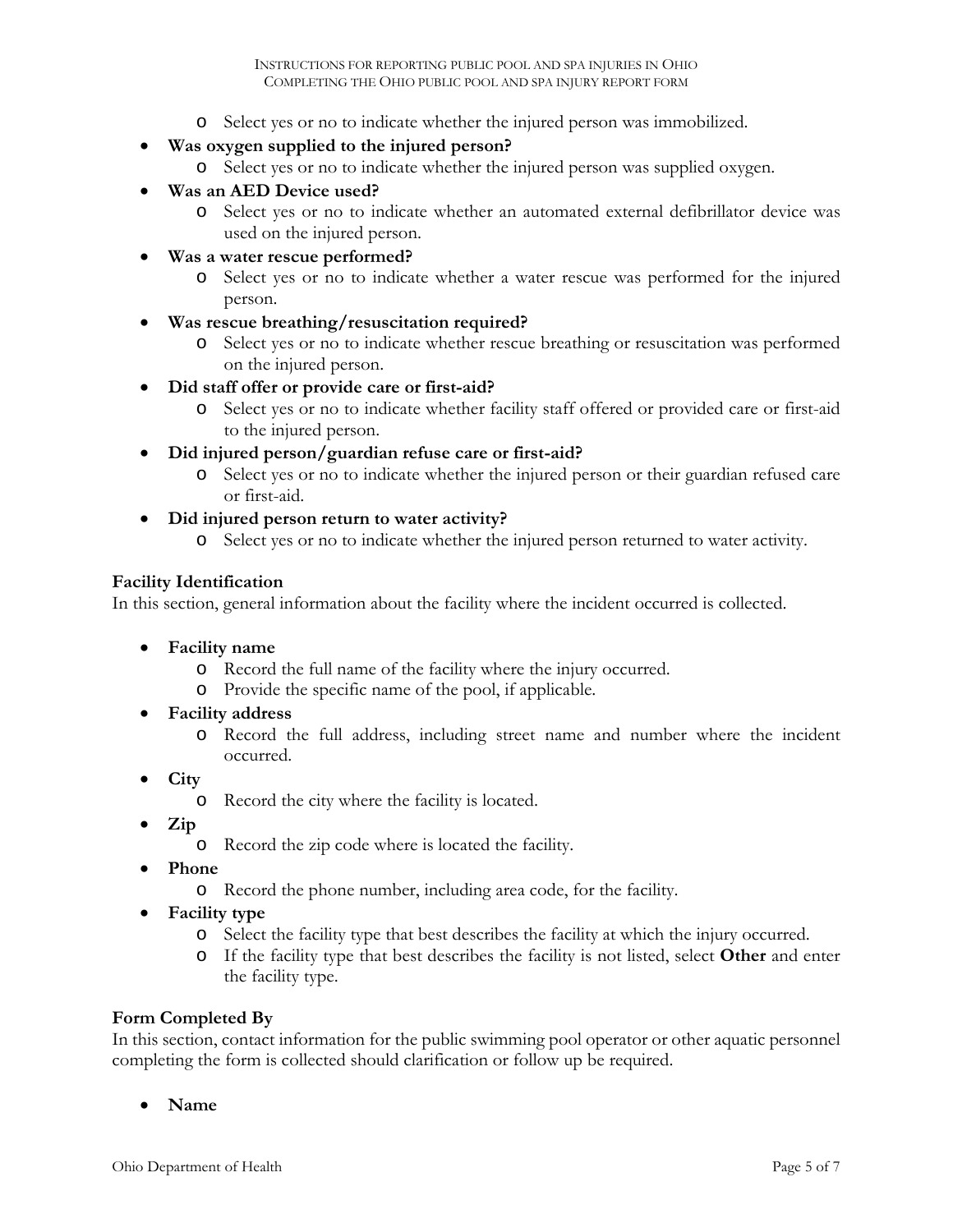- o Record the full first and last name of the person completing the form.
- o Print the name; do not sign.

# • **Title/Position**

- o Record the professional position held by the person completing the form (e.g., lifeguard, manager, administrator).
- **Phone**
	- o Record the phone number, including area code, for the person completing the form.
- **Date**
	- o Record the date the form is completed in the format MM/DD/YY.